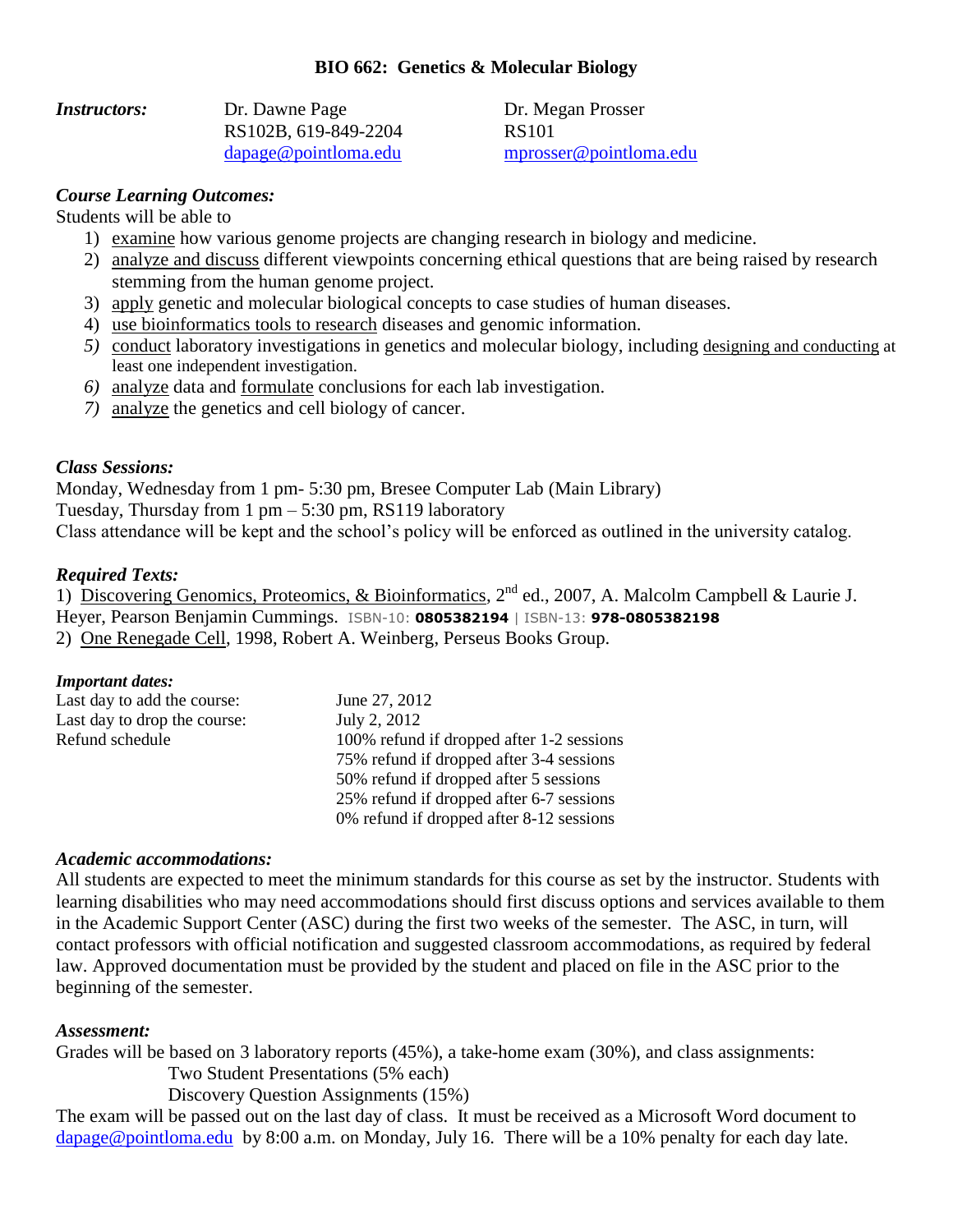# *Student presentation guidelines:*

Each student will work with a partner to prepare two presentations to the class: one on a Campbell/Heyer topic and one on a cancer topic, as detailed below.

# **Campbell/Heyer topics:**

The goal of these presentations is to provide background information on topics for which the Campbell/Heyer textbook assumes prior knowledge. Since we all come from different backgrounds, it is unlikely that all of us have this prior knowledge. These presentations should be no more than 10 minutes, and you should allow 20 minutes for discussion and questions on the information you present. The presentation should focus on the basic attributes of the topic using a resource such as the Campbell or Brooker Biology textbook.

### Example:

Suppose the topic was X-linked recessive phenotypes. The presenter could show an X-linked pedigree for a recessive phenotype and discuss the salient features that tell us the phenotype is both X-linked and recessive. Then the presenter could contrast X-linked recessive vs. X-linked dominant pedigrees and point out the differences. The presenter could also hand out several pedigrees illustrating various phenotypes and ask the audience to solve them. Please keep to the 30 minute time frame!

# List of topics:

| June 27 | How does a muscle contract?                                                               |
|---------|-------------------------------------------------------------------------------------------|
| June 27 | What is the functional significance of the extracellular matrix?                          |
| July 3  | How do the parts of the cytoskeleton enable it to carry out its function?                 |
| July 3  | What are the basics of how a linear DNA molecule is replicated?                           |
| July 5  | The initial RNA product of a gene is not always processed in the same way. What advantage |
|         | does alternative splicing confer to a cell?                                               |
| July 9  | What is unique about the human genome? (p. 99-106 of Campbell-Heyer)                      |
| July 9  | HIV: How does this virus cause infection $\&$ symptoms? How is it treated?                |

#### **Weinberg topics:**

The goal of these presentations is to lead a discussion on the assigned chapters from One Renegade Cell.

# List of topics:

- June 27 Ch 1-2, Introduction
- June 27 Ch3-5, Proto-Oncogenes & Oncogenes
- July 2 Ch 6-7, Tumor Suppressors
- July 3 Ch 8-9, Colon Cancer
- July 4 Ch 10,11,14, Cell Cycle Control
- July 5 Ch 12-13, Apoptosis
- July 11 Ch 15-16, Tumor Evolution

The presenters should spend 5-10 minutes discussing the important points of the reading. The following 20 minutes would then be a class discussion for which the presenters have specific questions/discussion topics prepared. The presenters should have a set of goals, which are usually points that they want everyone to understand or think about, and may also include leading everyone to understand a particular implication of what is being discussed. Please keep to the 30 minute time frame!

Note that although the presenters are leading the discussion, we (Drs. Page and Prosser) are the "experts on the side." Therefore expect us to sometimes insert questions of our own, correct any misconceptions that arise, and/or add to the discussion based on our expertise. We also encourage you to e-mail us in advance if there are particular points that need clarification before your session.

# **Note that cell phones should be turned off (or muted) at all times during class and lab.**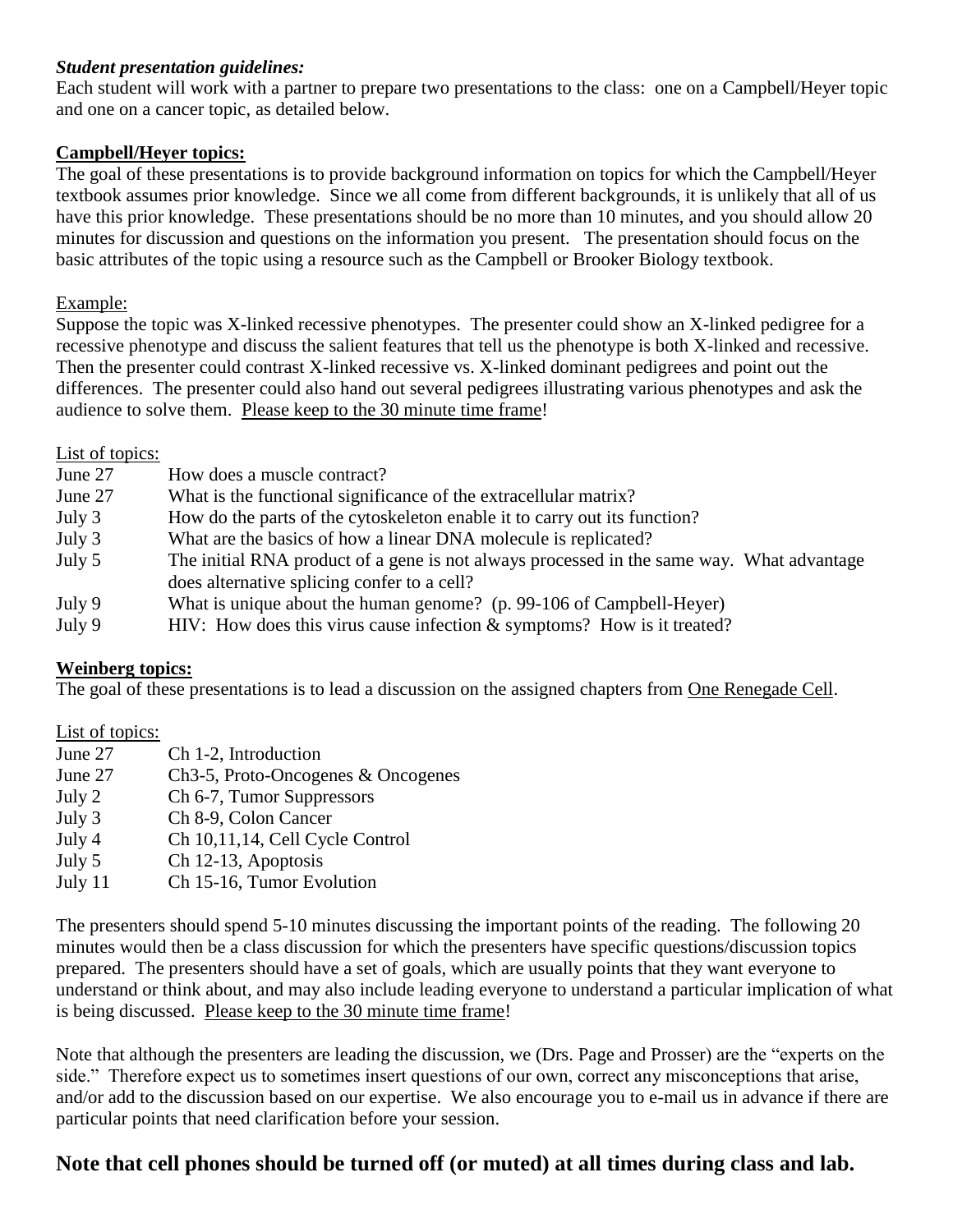| Date    | Topic*                                                                                | Homework*                                 |
|---------|---------------------------------------------------------------------------------------|-------------------------------------------|
| WEEK 1  |                                                                                       |                                           |
| June 25 | An overview of the implications of the genetic revolution for society and for biology |                                           |
|         | Muscular Dystrophy: The genetics, p. 3-5                                              |                                           |
|         | Muscular Dystrophy: DNA sequence analysis, p. 6-9                                     |                                           |
| June 26 | Forensics Lab I: Isolate DNA and set-up PCR reactions (DP)                            | <b>Forensics Lab Handout</b>              |
|         | Drosophila Lab I: Analyze flies and set up crosses (MP)                               | Drosophila Lab Handout                    |
| June 27 | Student Presentations: Muscle Structure, Extracellular Matrix                         | Immunoprecipitation &                     |
|         | Muscular Dystrophy: Analysis of the key protein, p. 9-12                              | Immunofluorescence tutorials              |
|         | Cancer Discussion: Introduction to Cancer; Proto-oncogenes & Oncogenes                | $+$ DQ 18-19<br>Ch1-5 (Weinberg)          |
| June 28 | Forensics Lab II: Restriction digests and gel electrophoresis (DP)                    |                                           |
|         | Drosophila Lab II: Analyze data (MP)                                                  |                                           |
| WEEK 2  |                                                                                       |                                           |
| July 2  | UV Lab I: Run prescribed experiment (MP)                                              | <b>UV Lab Handout</b>                     |
|         | Extension of UV lab I: Plan your own investigation (DP)                               | Ch6-7 (Weinberg)                          |
|         | Cancer Discussion: Mutagens and Tumor Suppressor Genes                                |                                           |
| July 3  | <b>Student Presentation: Cytoskeleton</b>                                             | p. 34-37 (Campbell/Heyer) +               |
|         | Muscular Dystrophy: Analysis of the key protein, p. 13-16                             | DQ 1-3                                    |
|         | <b>Student Presentation: DNA replication</b>                                          | Ch8-9 (Weinberg)                          |
|         | Assembling DNA Sequence, p. 34-39                                                     |                                           |
|         | Cancer Discussion: Colon Cancer & DNA Repair                                          |                                           |
| July 4  | UV lab II: Analyze data from prescribed experiment (MP)                               |                                           |
|         | Extension of UV lab II: Run your own experiment (DP)                                  | Ch 10,11,14 (Weinberg)                    |
|         | Cancer Discussion: Immortality & Cell Suicide                                         |                                           |
| July 5  | <b>Student Presentation: Alternative Splicing</b>                                     | $\overline{p. 41}$ -44 (Campbell/Heyer) + |
|         | Annotating the Genome, p. 41-49                                                       | DQ $12-13$ + assigned question            |
|         | Cancer Discussion: Internal Cell Signaling                                            | Ch12-13 (Weinberg)                        |